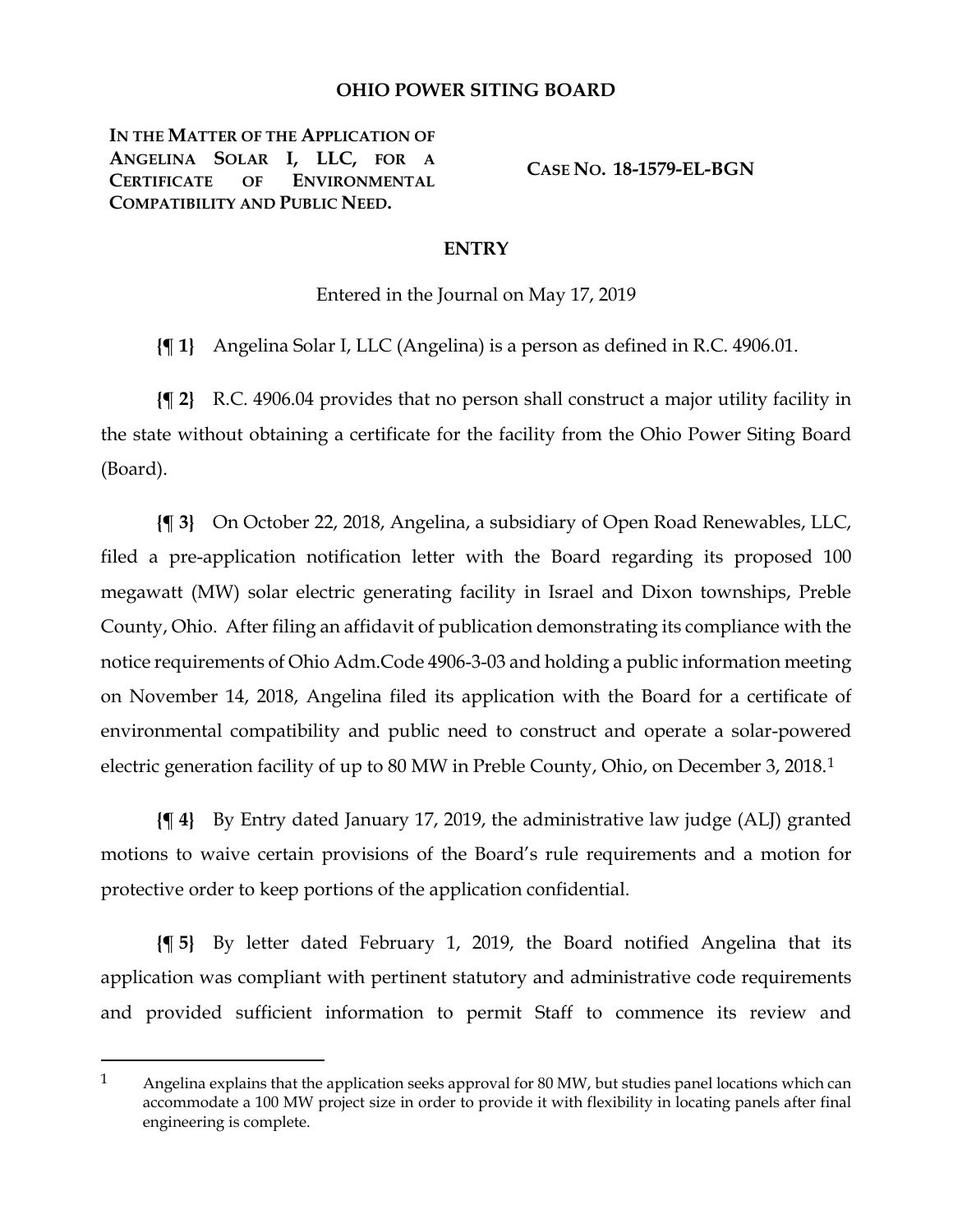investigation. And, on February 7, 2019, Angelina filed a certificate of service of its accepted and complete application and proof that it submitted its application fee to the Treasurer of the State of Ohio as required by Ohio Adm.Code 4906-3-07.

**{¶ 6}** By Entry dated February 14, 2019, the ALJ issued a procedural schedule that, as is relevant, established dates and locations for a local public hearing and an evidentiary hearing. The Entry also directed Angelina to publish public notice of the hearings and additional information required by Ohio Adm.Code 4906-3-09. Pursuant to the ALJ's direction and in accordance with Ohio Adm.Code 4906-3-09(A)(1), Angelina filed initial proofs of publication of public notice on March 15, 2019, and March 27, 2019. The local public hearing occurred as scheduled on April 30, 2019.

**{¶ 7}** Subsequently, on May 3, 2019, Angelina filed a motion to call and continue the evidentiary hearing and request for expedited ruling. As part of that motion, Angelina represented that it had contacted all parties and none opposed the motion or the request for an expedited ruling. The ALJ issued an Entry granting Angelina's motion on May 7, 2019.

**{¶ 8}** As contemplated by that Entry, the evidentiary hearing was called as originally scheduled on May 14, 2019. The ALJ opened the record, took appearances of counsel, offered any non-party members of the public who were present the opportunity to present testimony, and then adjourned for the day to reconvene at a date to be set by subsequent entry. The parties subsequently informed the ALJ that June 18, 2019, would be a mutually-agreeable hearing date.

**{¶ 9}** Accordingly, the ALJ finds that the evidentiary hearing should be reconvened on June 18, 2019, at 10:00 a.m., in Hearing Room 11-A, at the offices of the Public Utilities Commission of Ohio, 180 East Broad Street, Columbus, Ohio 43215-3793.

**{¶ 10}** It is, therefore,

**{¶ 11}** ORDERED, That the evidentiary hearing be reconvened on June 18, 2019, as stated in Paragraph 9. It is, further,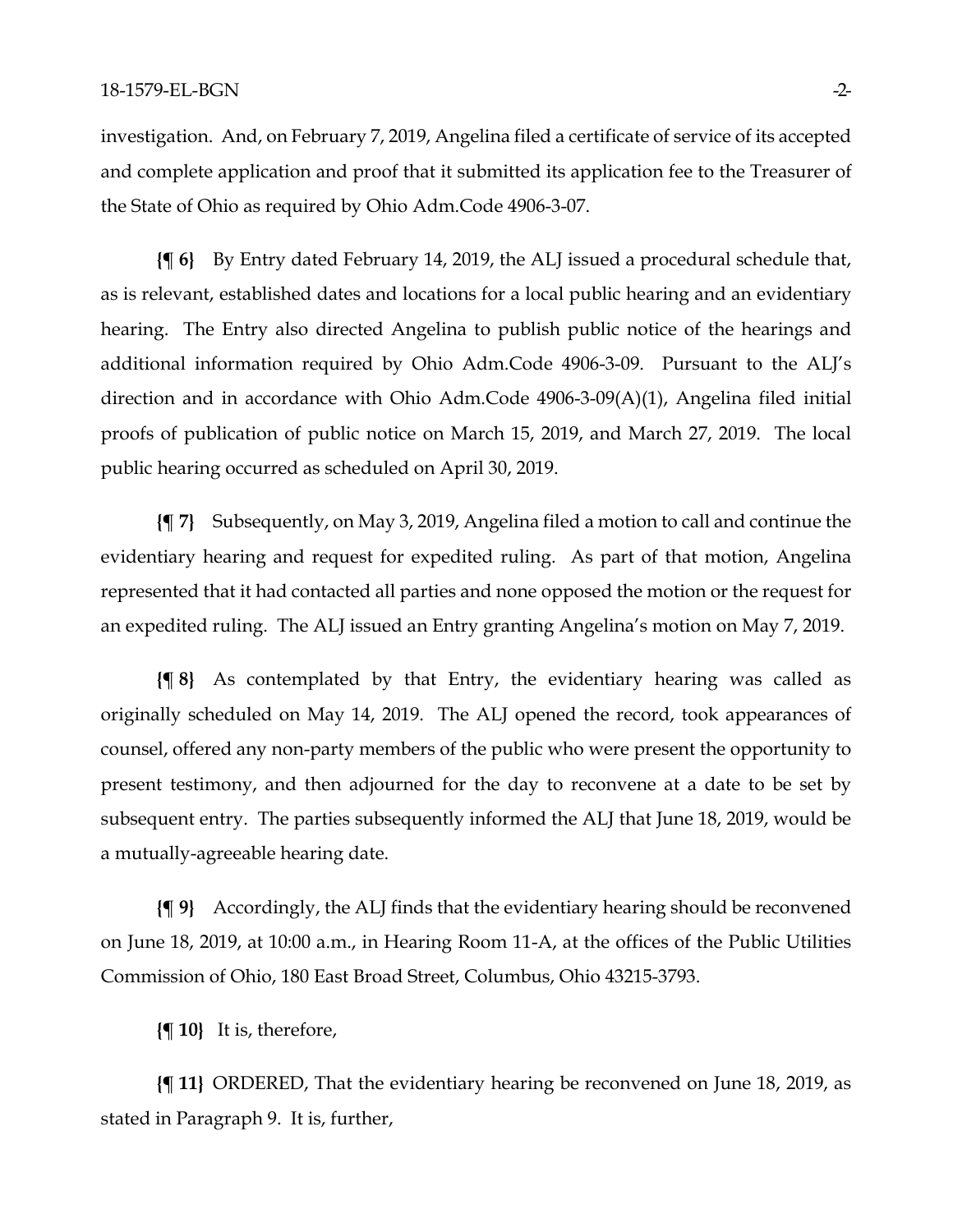**{¶ 12}** ORDERED, That a copy of this Entry be served upon all parties and interested persons of record.

## THE OHIO POWER SITING BOARD

*/s/Patricia A. Schabo*

By: Patricia A. Schabo Administrative Law Judge

SJP/hac